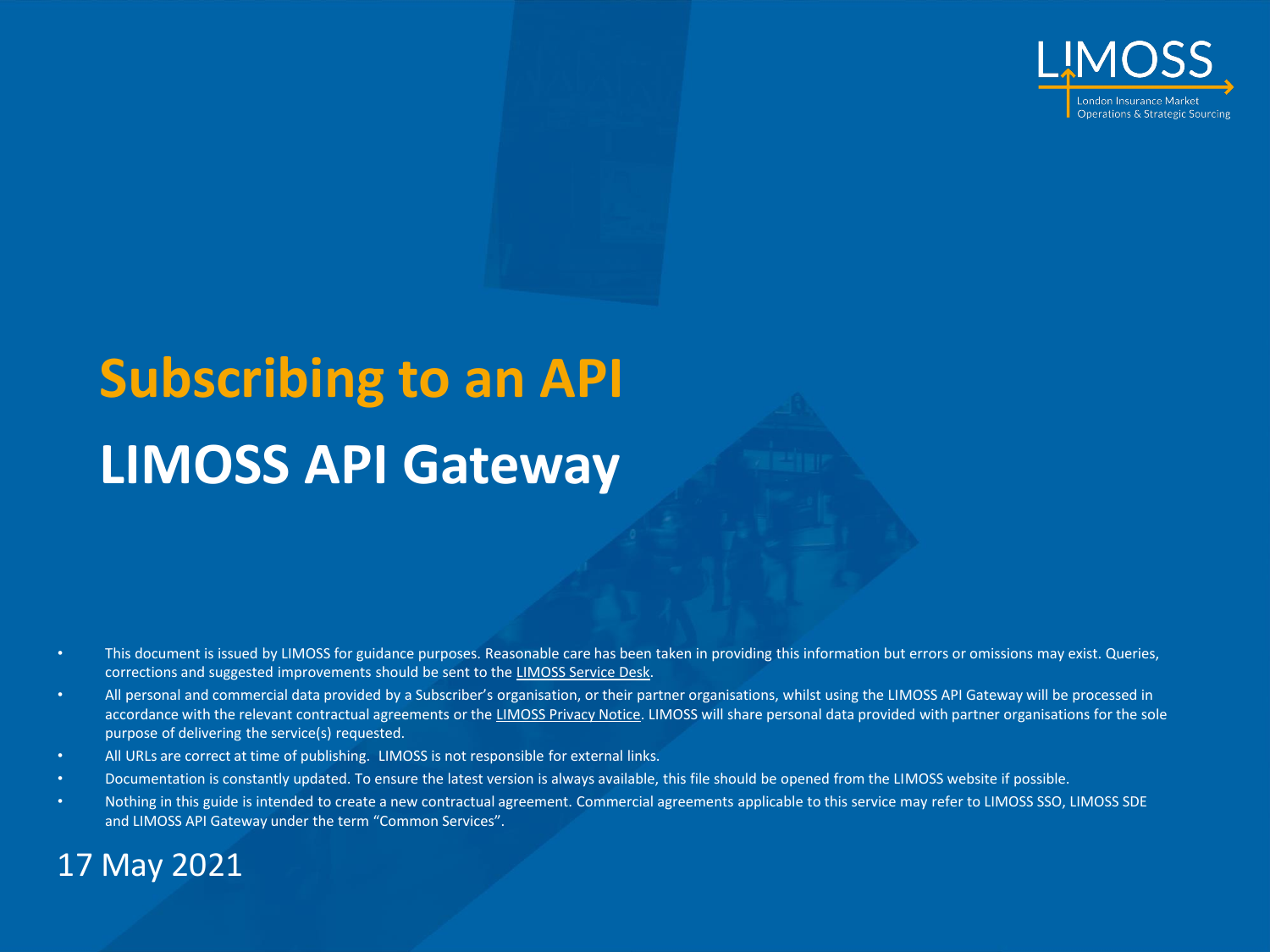### **Agenda**

- **1. [LIMOSS](#page-2-0)**
- **2. [LIMOSS SSO](#page-4-0)**
- **3. [LIMOSS API Gateway](#page-7-0)**
- **4. [Subscribing to an API](#page-9-0)**
- **5. [Useful information](#page-14-0)**
- **6. [Support](#page-18-0)**

### **Annex A: [Response Codes](#page-21-0) Annex B: [Glossary](#page-24-0)**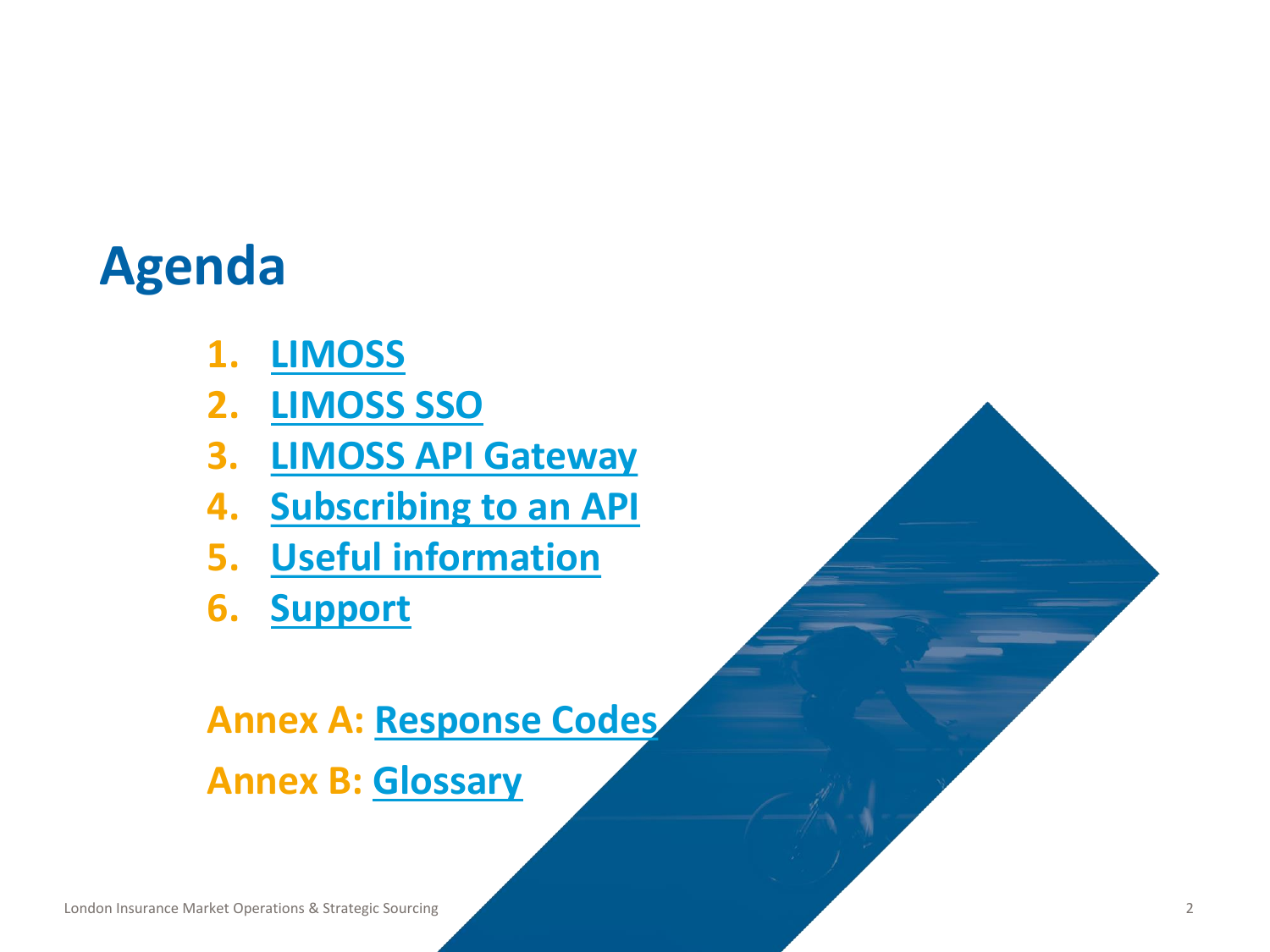

#### **Introduction to LIMOSS**

<span id="page-2-0"></span>**LIMOSS**

#### **Mission: Professionally source and operate common market services for the London Market**

- Good to know
- Not-for-Profit
- Single point of contact for key market services: simplifies integration, provides expert advice and reduces costs
- Owned by Lloyd's, IUA and LMA. Cross-market board including LIIBA representation
- Actively seeks market direction (E.g. market governance forums)

| <b>LIMOSS</b><br><b>LIMOSS</b><br><b>Market Services</b>                                          | <b>ABOUT LIMOSS</b>                                                                                                     | <b>Other LIMOSS Services</b>                                                                                                    |                                                                                                                          |
|---------------------------------------------------------------------------------------------------|-------------------------------------------------------------------------------------------------------------------------|---------------------------------------------------------------------------------------------------------------------------------|--------------------------------------------------------------------------------------------------------------------------|
| meters Market. In find out mass<br>aw. 'Aharloot Services<br><b>MARKET SERVICE</b><br><b>NEWS</b> | <b>MARKET SERVICE</b><br><b>FOUNDATIONS</b>                                                                             | • ESP (Electronic Submission Portal)<br>• SSO (LIMOSS Single Sign On)<br>• LIMOSS API Gateway<br>• DDM (Delegated Data Manager) | • MBG (Market Business Glossary)<br>• SDC (Structured Data Capture)<br>• ME (Message Exchange)<br>• Gemini (Expert fees) |
| LONDON MARKET<br>CONTACT LIMOSS<br><b>DOCUMENT</b>                                                | <b>KEEP IN TOUCH</b><br>Sign cq. for Asturn updates<br><b>Elect Augment</b><br>Loot name<br><b><i><u>Finald</u></i></b> |                                                                                                                                 | • DXC contracts manager for IUA and LMA                                                                                  |

**Learn more at [LIMOSS.London](https://limoss.london/) or email [servicedesk@limoss.london](mailto:servicedesk@limoss.london)**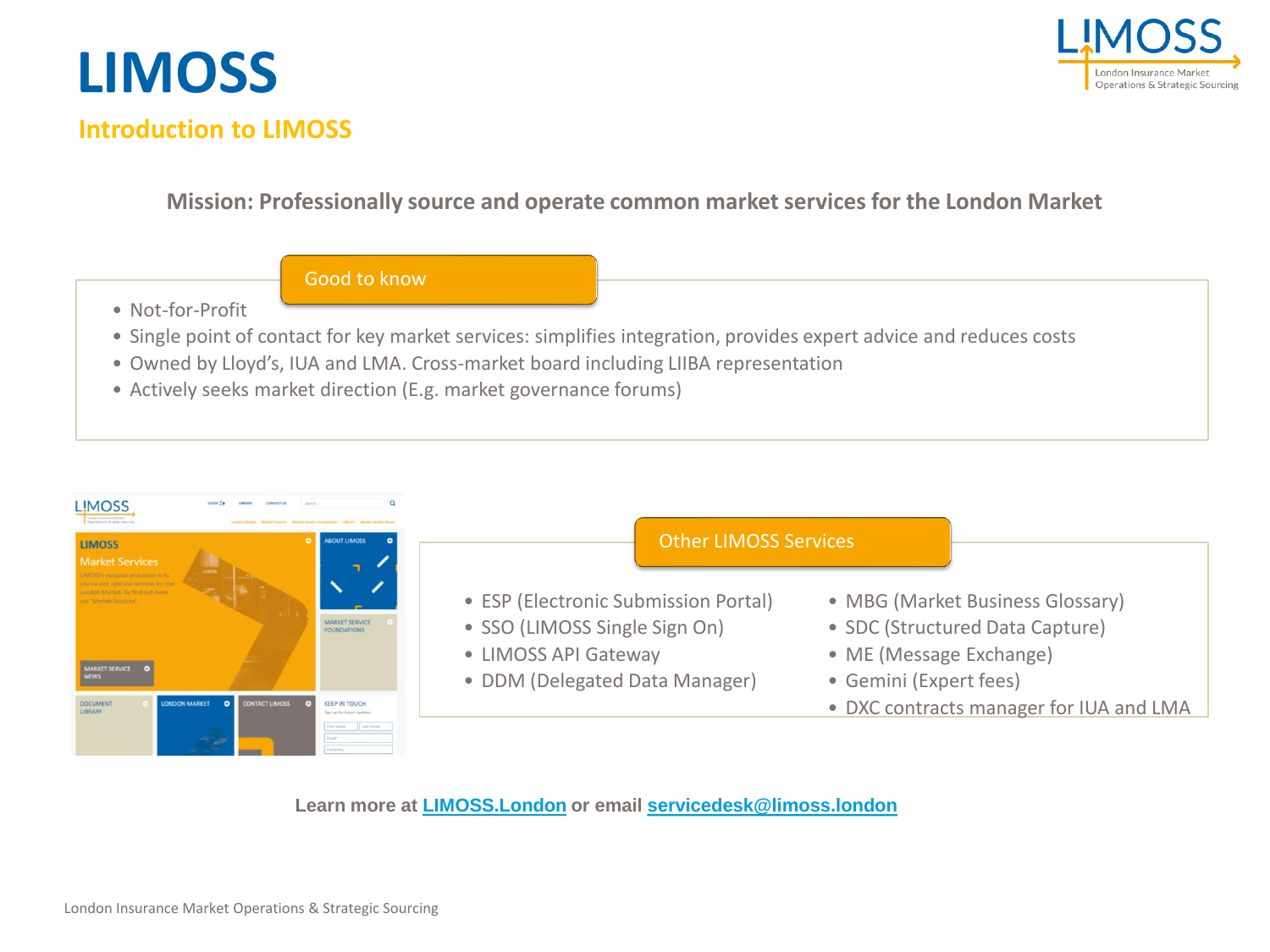## **LIMOSS SSO Suite of Tools**



#### Easier for

- End users to **access** Market Services
- In-house systems to **integrate** with other LIMOSS/Market solutions
- End users and systems to **securely share** data across the Market

#### **3 Key Components<sup>1</sup> :**



**LIMOSS Single Sign On (SSO)**

Users can access LIMOSS and other Market solutions using the same username and password.<sup>2</sup>



#### **LIMOSS API Gateway**

Secure and simple method for integrating market firms' IT systems with LIMOSS and other Market solutions.



**LIMOSS Secure Data Exchange (SDE)**

Optional easy-to-use tool for securely exchanging data between Market participants. Can be accessed via online interface or via API.

#### [SDE User Video](https://vimeo.com/302815716)

(https://vimeo.com/302815716)

1 – Commercial Agreements may collectively refer to these components as "Common Services" 2 – LIMOSS SSO does not see or store user passwords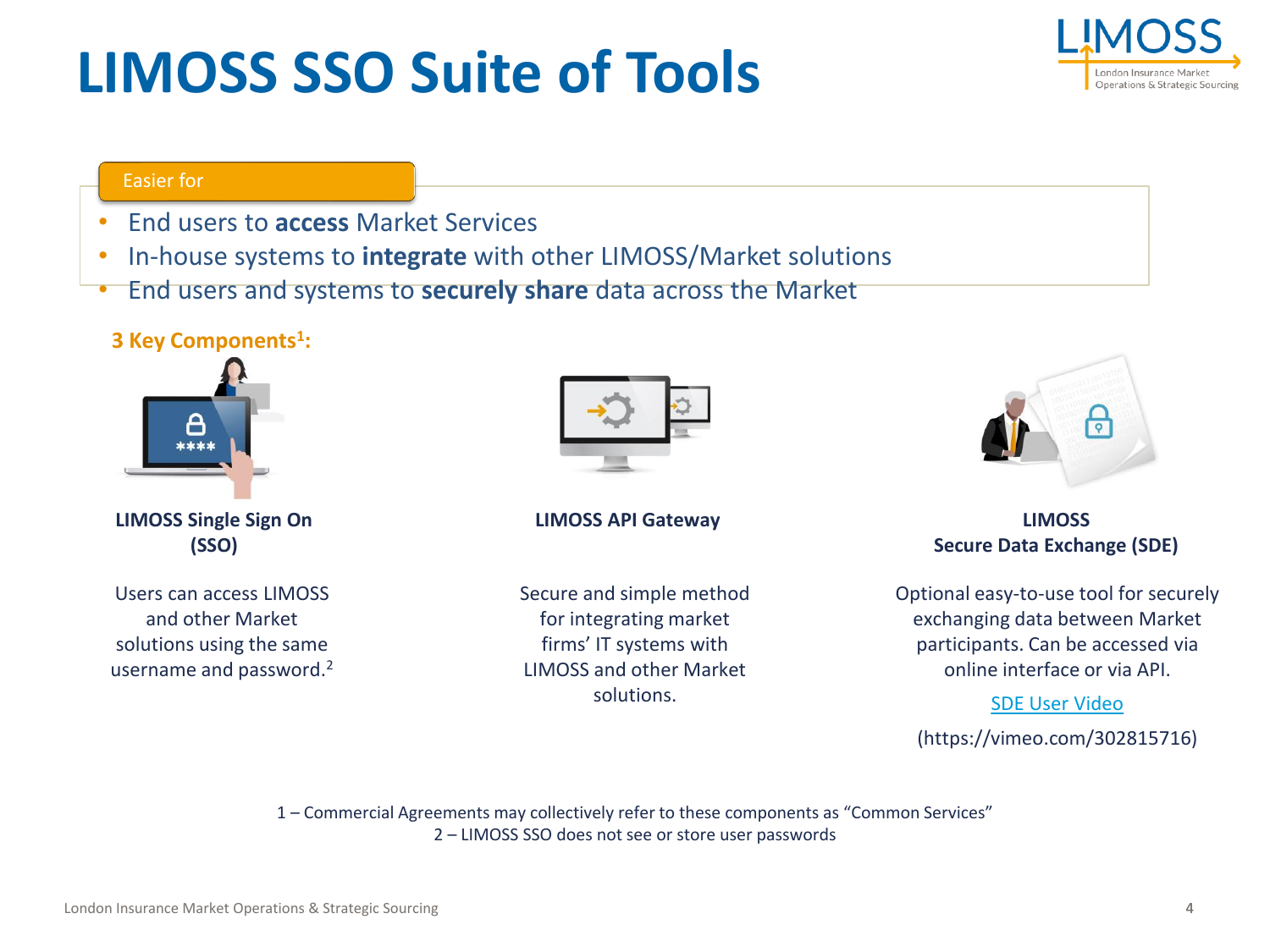### <span id="page-4-0"></span>**LIMOSS SSO**

### **Introduction**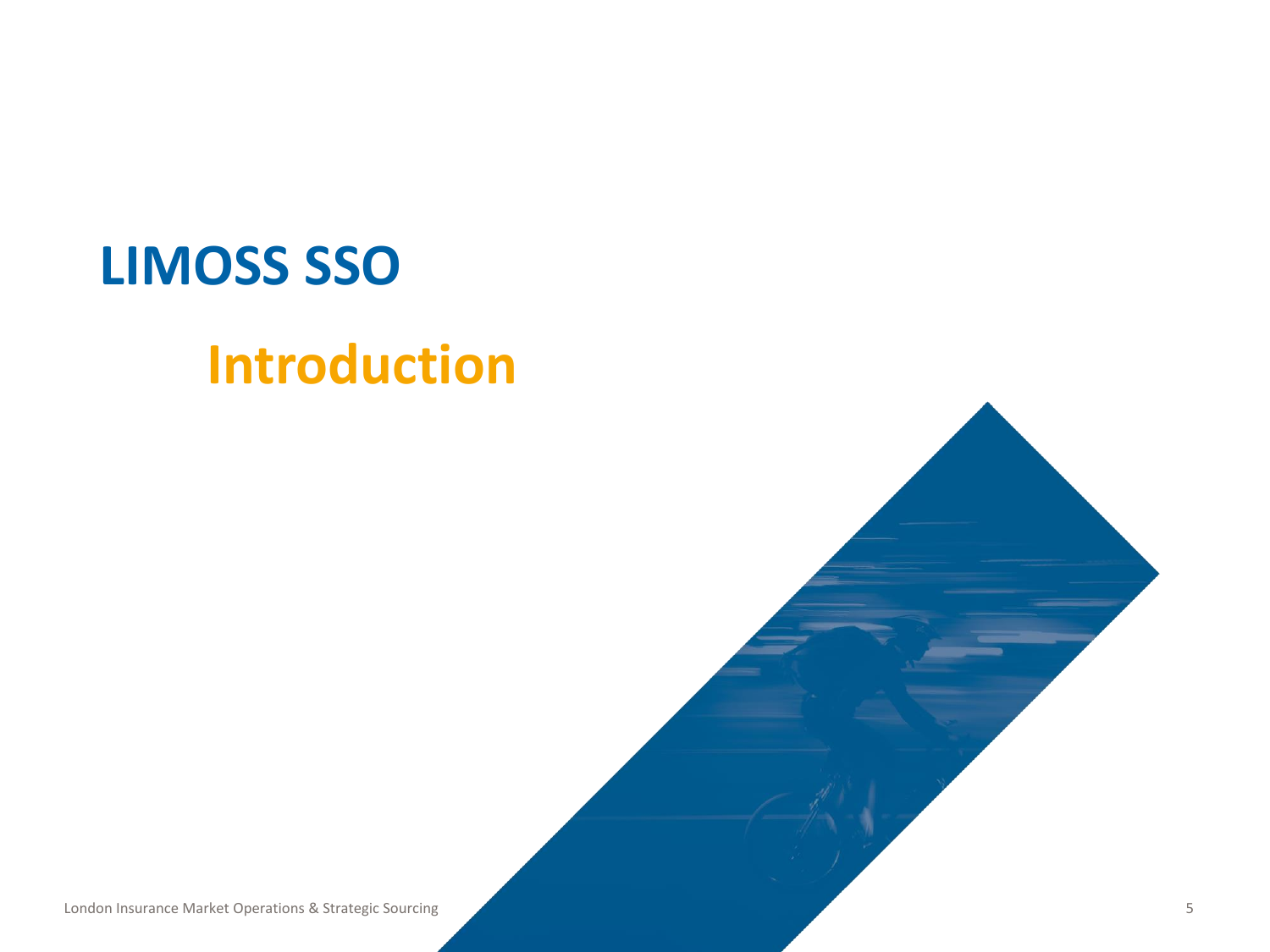



Simple Authentication Solutions

- Provides authentication for multiple market services E.g. DDM; SDE; LIMOSS API Gateway
- Allows users to [access Lloyd's services](https://admin.limoss.london/wp-content/uploads/2021/04/Accessing-Lloyds-Services-with-LIMOSS-SSO.pdf) with LIMOSS SSO user accounts
- Online registration for **organisations** and [users](https://limoss.london/sso-user-registration)

Industry Standard Technology

- Built around a managed Azure Active Directory (AAD) tenant, using MS-Azure B2B
- Tenant contains guested-in user accounts registered within organisational entity groups
- Tenant also holds details of published APIs and registered client apps

Designed for use by London Market Organisations

- On-boarding involves KYC and contractual protocols
- Access is free to non-Carrier organisations
- Email [servicedesk@LIMOSS.London](mailto:servicedesk@LIMOSS.London) for full charging details

Works for all Azure Presences

- LIMOSS SSO works for all end users, even if they do not have a [managed Azure presence](https://admin.limoss.london/wp-content/uploads/2020/06/LIMOSS-SSO-Technical-Overview.pdf)
- A managed Azure presence is recommended for developers and API calling accounts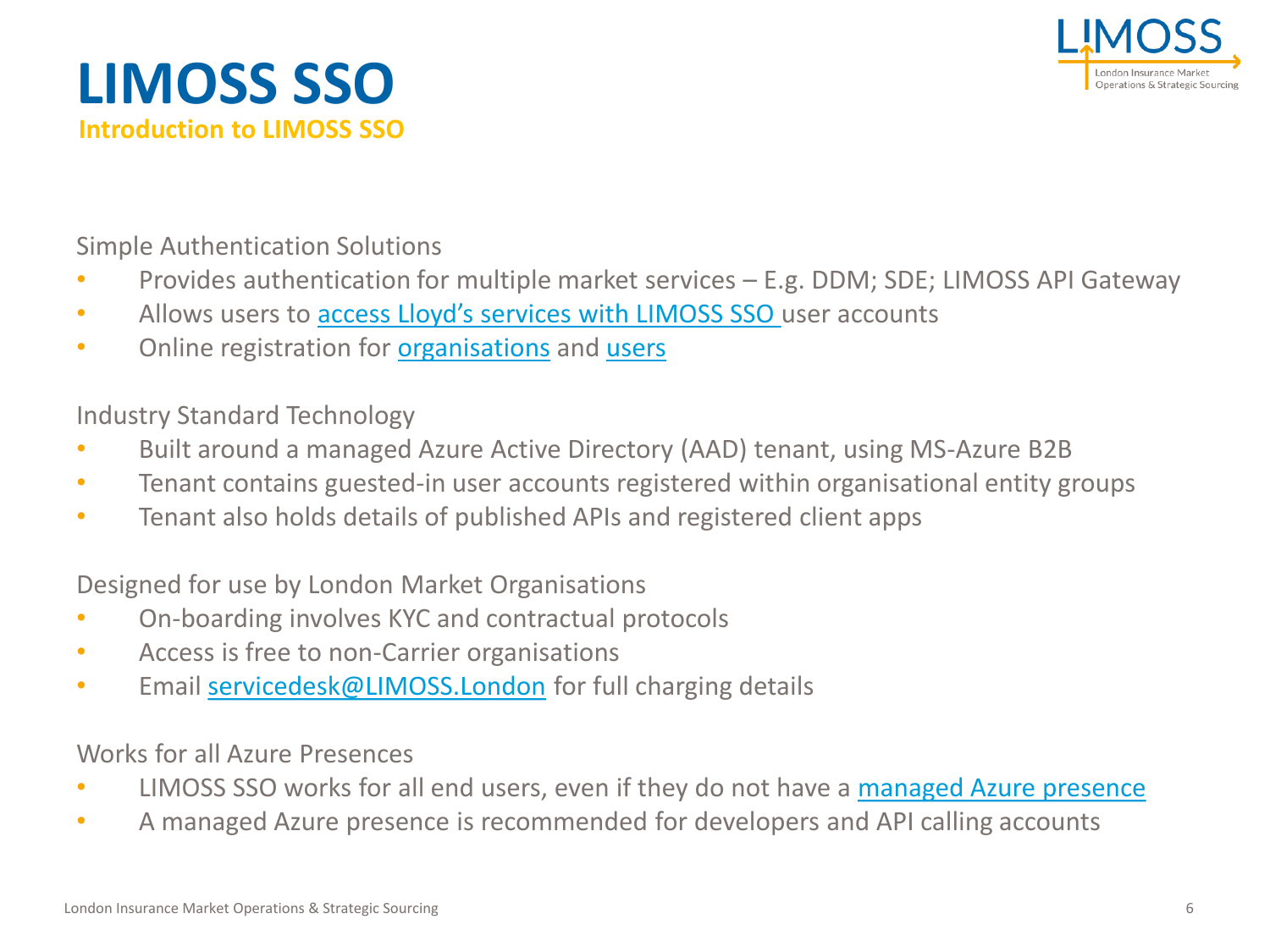



"Authorised Contact" Approval Process

- All Service Requests must be approved by an "Authorised Contact" in each organisation.
	- E.g. Approval to add/remove user accounts; Approval to subscribe to an API
- Organisations must have a minimum of 1 Authorised Contact but there is no upper limit
- LIMOSS Recommends having different Authorised Contacts in lower environments

#### Authentication not Authorisation

• Having a LIMOSS SSO account gets a user account 'into the lobby'. Accounts are unable to access any SSO protected app/API unless the relevant service owner allows it.

LIMOSS SSO (including SDE and the API Gateway) exists in 3 environments:

- **1. SANDBOX** Development environment suitable for building APIs and Apps. This environment is suitable for developers but not for business users or live data
- **2. PRE-PROD** Test environment for integrating APIs and Applications. This environment is suitable for developers but not for business users (except for UAT/MAT) or live data.
- **3. PROD** Live production environment where business users and live APIs/Applications exist. APIs/Apps in development cannot be added to the PROD environment.
- Organisations must be on-boarded in PROD before accessing SANDBOX or PRE-PROD
- Environments are standalone. E.g. An App in SANDBOX cannot call an API in PRE-PROD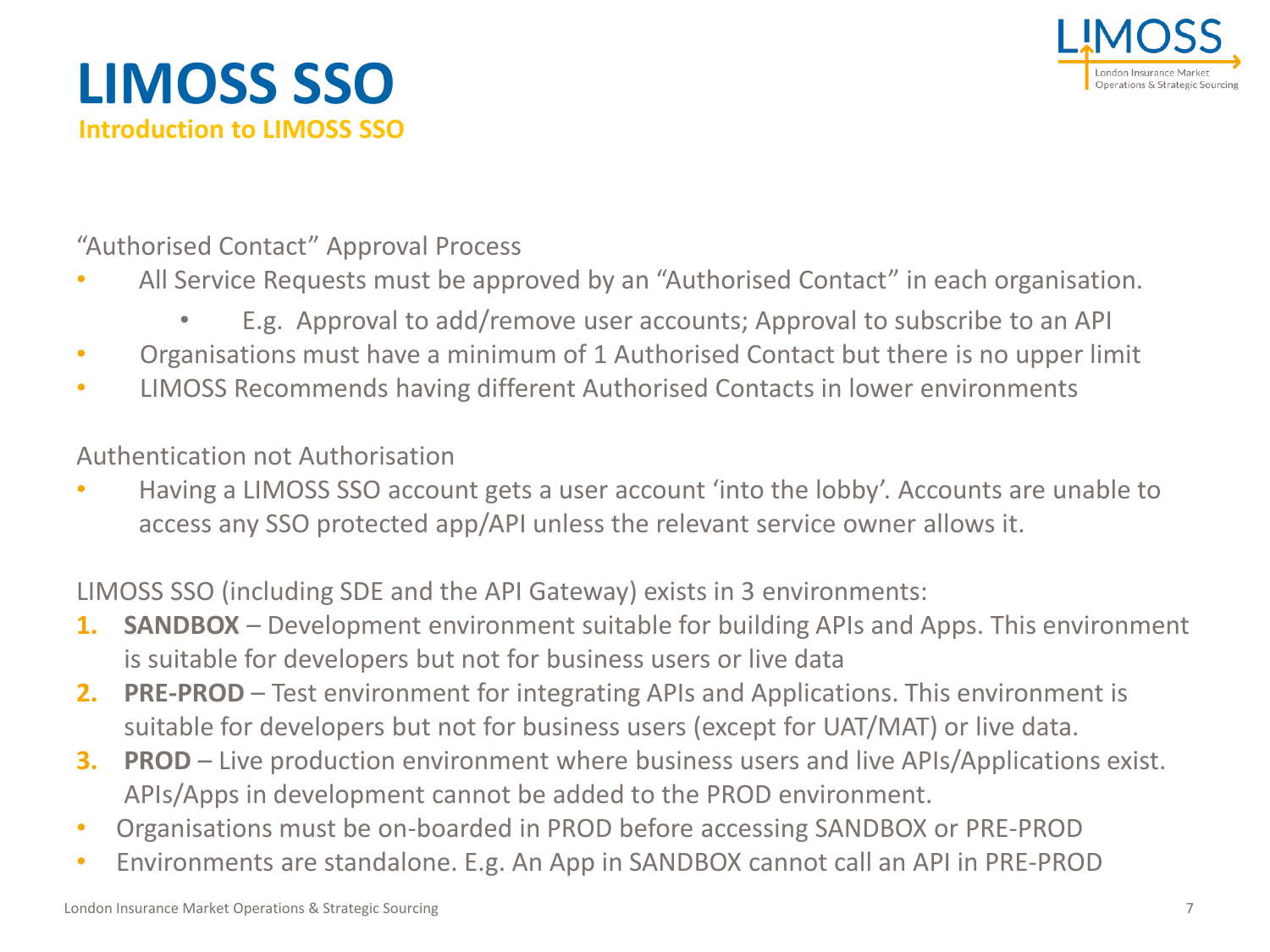### <span id="page-7-0"></span>**LIMOSS API Gateway**

### **Introduction**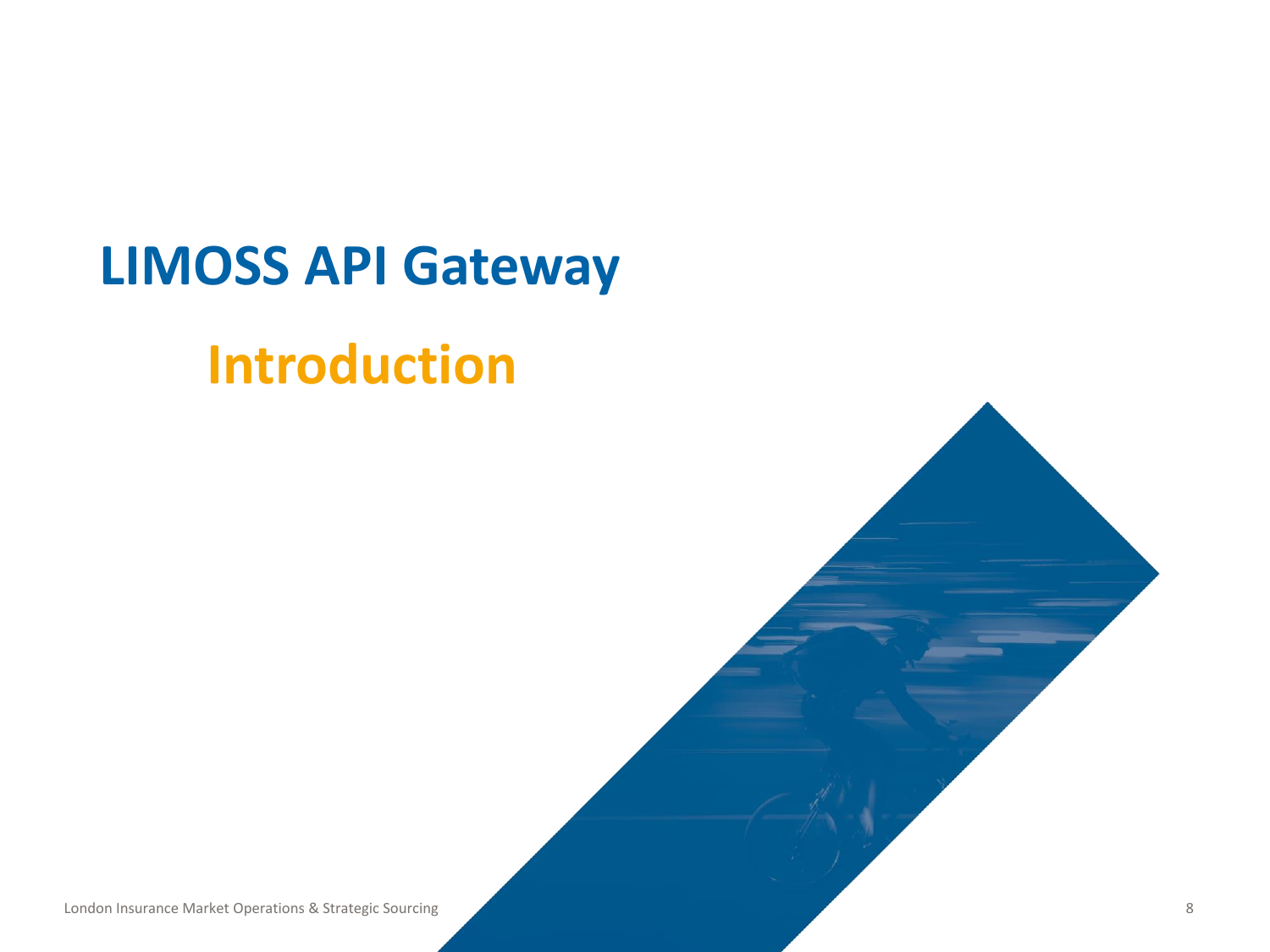

### **LIMOSS API Gateway A brief introduction**

- LIMOSS API Gateway is a synchronous, RESTful-based API Gateway
- It allows "Subscribers" in any approved organisation to securely call numerous API Endpoints provided from multiple API "Publishers".
	- E.g. PPL are an API Publisher; Vendors/Market Firms will act as Subscribers.
- The API Gateway enforces 4 requirements for every API call:
	- 1. The organisation is known and registered for the API Gateway (using X509 SSL certs)
	- 2. The user account calling the API is known and authenticated.
		- Depending on how the APIs are published and how the subscribing app is developed, the account can be a service account OR an end user's account. Whichever model is used, the account must be registered in LIMOSS  $SSO<sup>1</sup>$ .
	- 3. The application calling the APIs is registered in LIMOSS SSO
	- 4. The organisation is authorised to call the specific API
- A successful API call will be passed through to the back-end platform E.g. PPL. The platform will perform additional authorisation checks on the account requesting the information before the API call is returned
- A list of response codes and suggested actions is at Annex A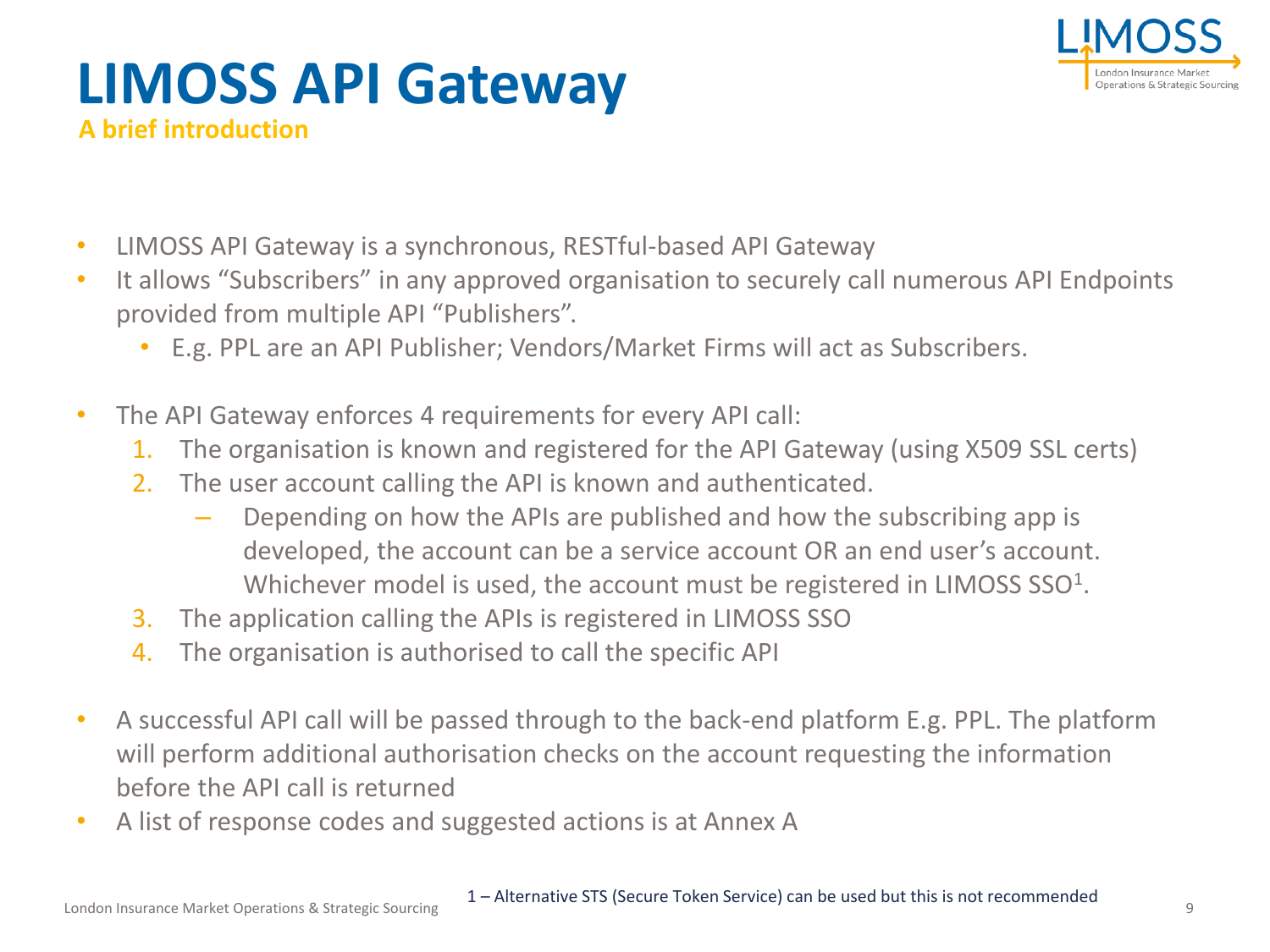### <span id="page-9-0"></span>**Subscribing to an API**

### **Overview**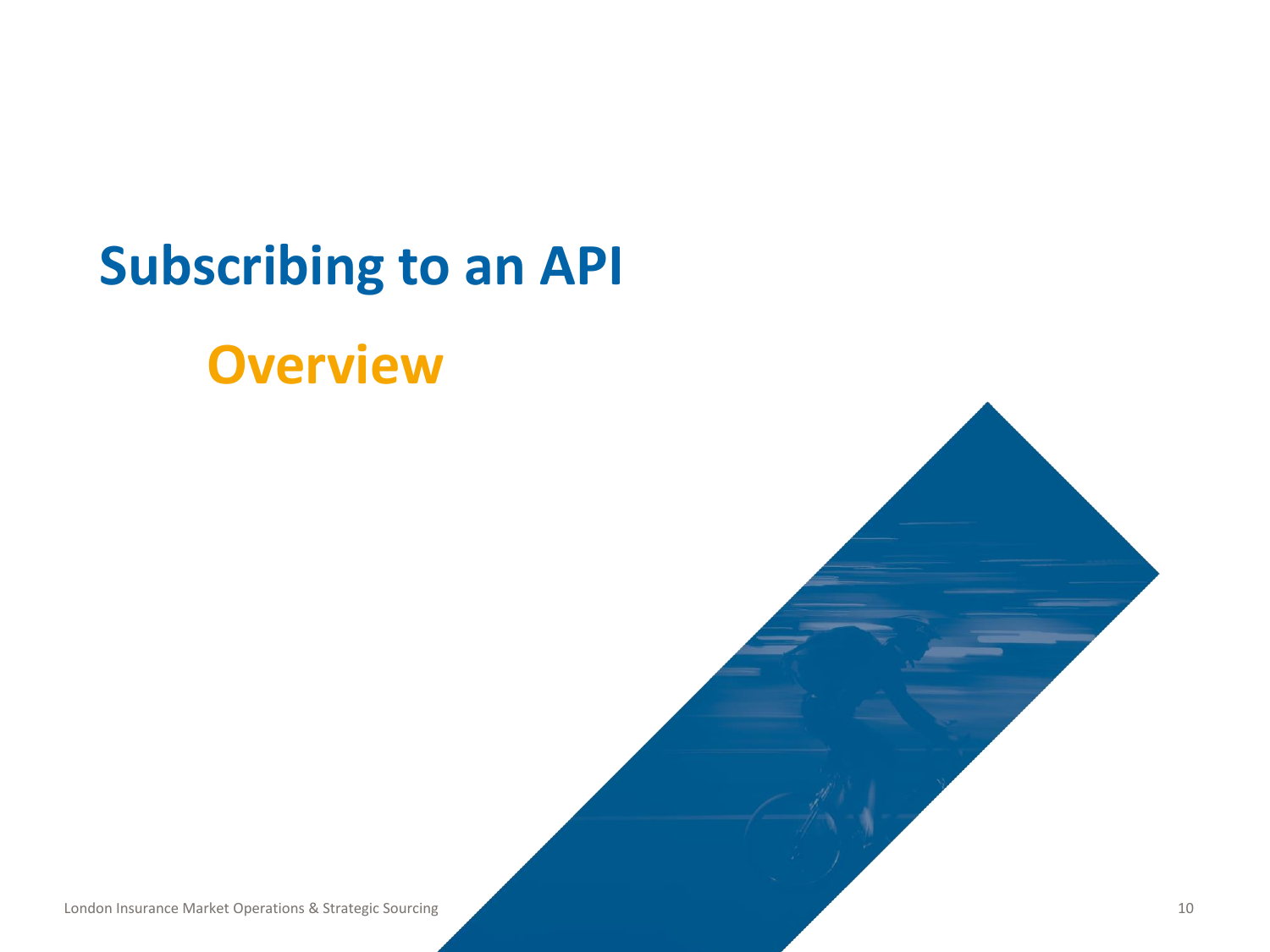# **Subscribing to an API**



#### **High level view of Subscribing to an API**

- Subscribing to an API via the LIMOSS API Gateway is a 5-step process:
	- First step is to register for SSO in PROD (one-time only requirement)
	- Steps 2-5 can be repeated as often as necessary for multiple different APIs
	- 3-5 working days should be allowed for each Service Request to be fulfilled



For help with the [on-line application o](https://limoss.london/sso-org-registration)r [Hornbill](https://customer.hornbill.com/limoss/servicemanager/service/63/catalogs/) contact [servicedesk@LIMOSS.London](mailto:servicedesk@LIMOSS.London)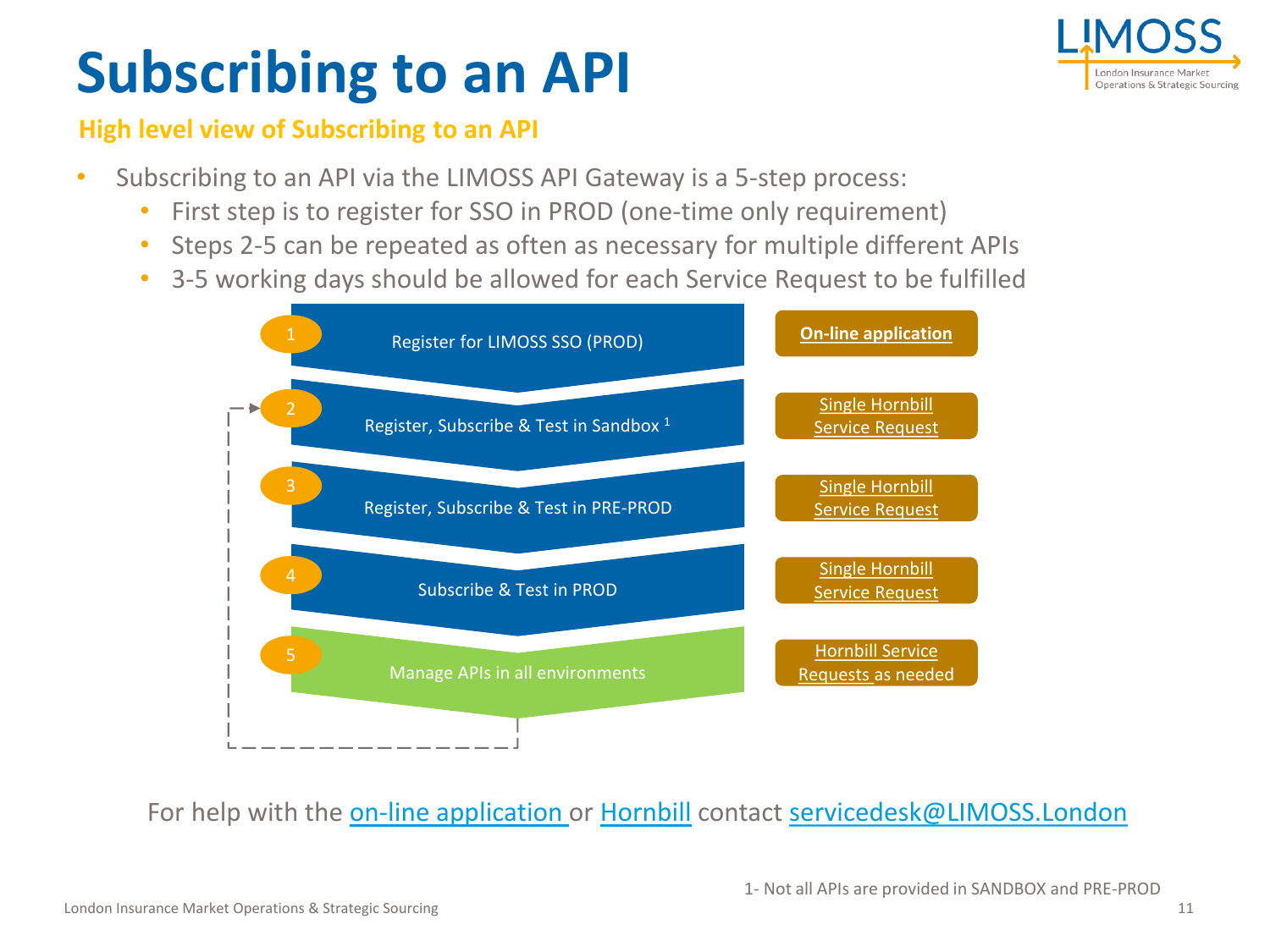

# **Subscribe to an API - Breakdown**

**Individual steps involved in Subscribing to an API**



Tasks 1-5 are actioned by LIMOSS after a '[Subscribe to API](https://customer.hornbill.com/limoss/servicemanager/service/63/catalogs/)' request is submitted via Hornbill

**Notes** 

- 1 Actioned automatically if organisation is not already registered in that environment
- 2 Additional user accounts can be added/edited/removed at any time
- 3 The subscribing organisation must provide an [X.509 SSL Certificate f](#page-15-0)or each environment
- 4 At least one web app or native app must be registered. This will generate the App-ID and App-Secret needed when the client app calls an API.
- 5 Devs can select from the [list of available APIs](https://admin.limoss.london/wp-content/uploads/2020/06/LIMOSS-API-Gateway-Available-APIs.pdf). Not all APIs are available in both SANDBOX and PRE-PROD environments. Additional legal agreements exist for some APIs.

6 – The API Publisher may require test evidence prior to approving API subscription in a higher environment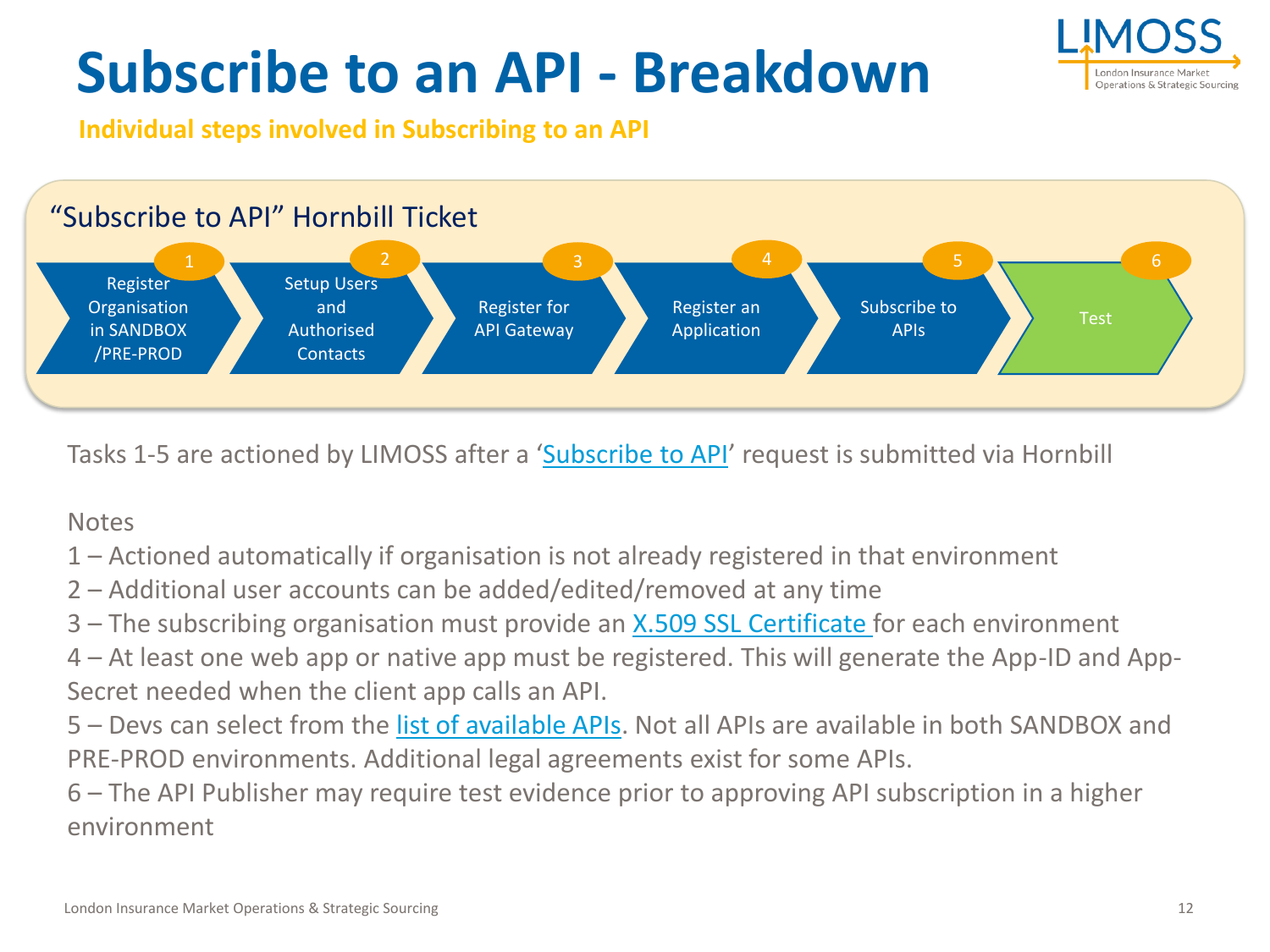# **Hornbill**





Dear Matthew, thank you for contacting the LIMOSS Service Desk to Subscribe to an API via the LIMOSS API Gateway.

This option allows you to setup a new Subscription to an available API or to amend an existing Subscription.

For all new Subscriptions, you will need to provide the following information:

- Details of all user accounts that will need to use the API
- The Common Name of an X.509 SSL Certificate owned by your organisation
- Name and Email address of an Authorised Signatory in your organisation
- Details of any Applications you wish to use to call the APIs

If you don't have all this information now, don't worry. You can still create a Service Request and provide any missing information later. More information is available in the "Subscribing to an API" User Guide.

Your request will need approval by a LIMOSS SSO Authorised Contact in your organisation. If you are not an Authorised Contact, your request will be passed to your nominated Authorised Contact(s) for approval. Approval will also be needed from the API Publisher, which LIMOSS will request on your behalf.

Do you wish to setup a new Subscription to an API or amend an existing subscription?

Setup a new API Subscription

Which environment does your request relate to?

**LIMOSS PRE-PROD Environment** 

#### Online intuitive portal

#### Available to users with LIMOSS SSO PROD accounts

Users can raise Service Requests and Incidents for most LIMOSS Services

Guides users through relevant questions when subscribing to an API

Accessible at [customer.hornbill.com/limoss](https://customer.hornbill.com/limoss/servicemanager/service/63/catalogs/) and from the [LIMOSS SSO Portal](https://portal.londonmarketgroup.co.uk/#/start)

**Next** 

For help with [Hornbill](https://customer.hornbill.com/limoss/servicemanager/service/63/catalogs/) contact [servicedesk@LIMOSS.London](mailto:servicedesk@LIMOSS.London)

 $\checkmark$ 

 $\checkmark$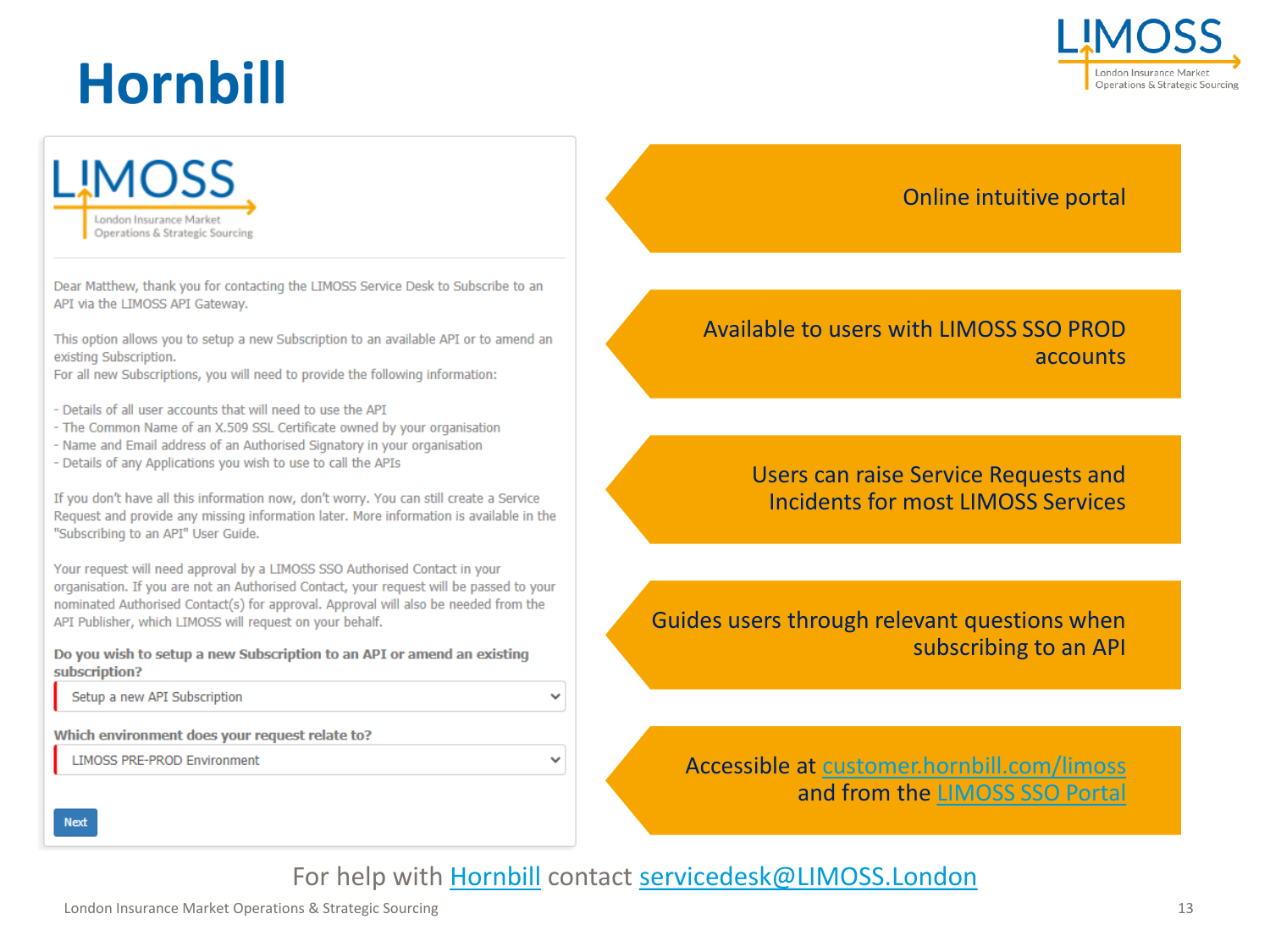# **Devolved Admin Portal (DAP)**



DAP is a self-service tool for adding, editing and removing User Accounts in LIMOSS SSO



For help with Devolved Admin Portal contact [servicedesk@LIMOSS.London](mailto:servicedesk@LIMOSS.London)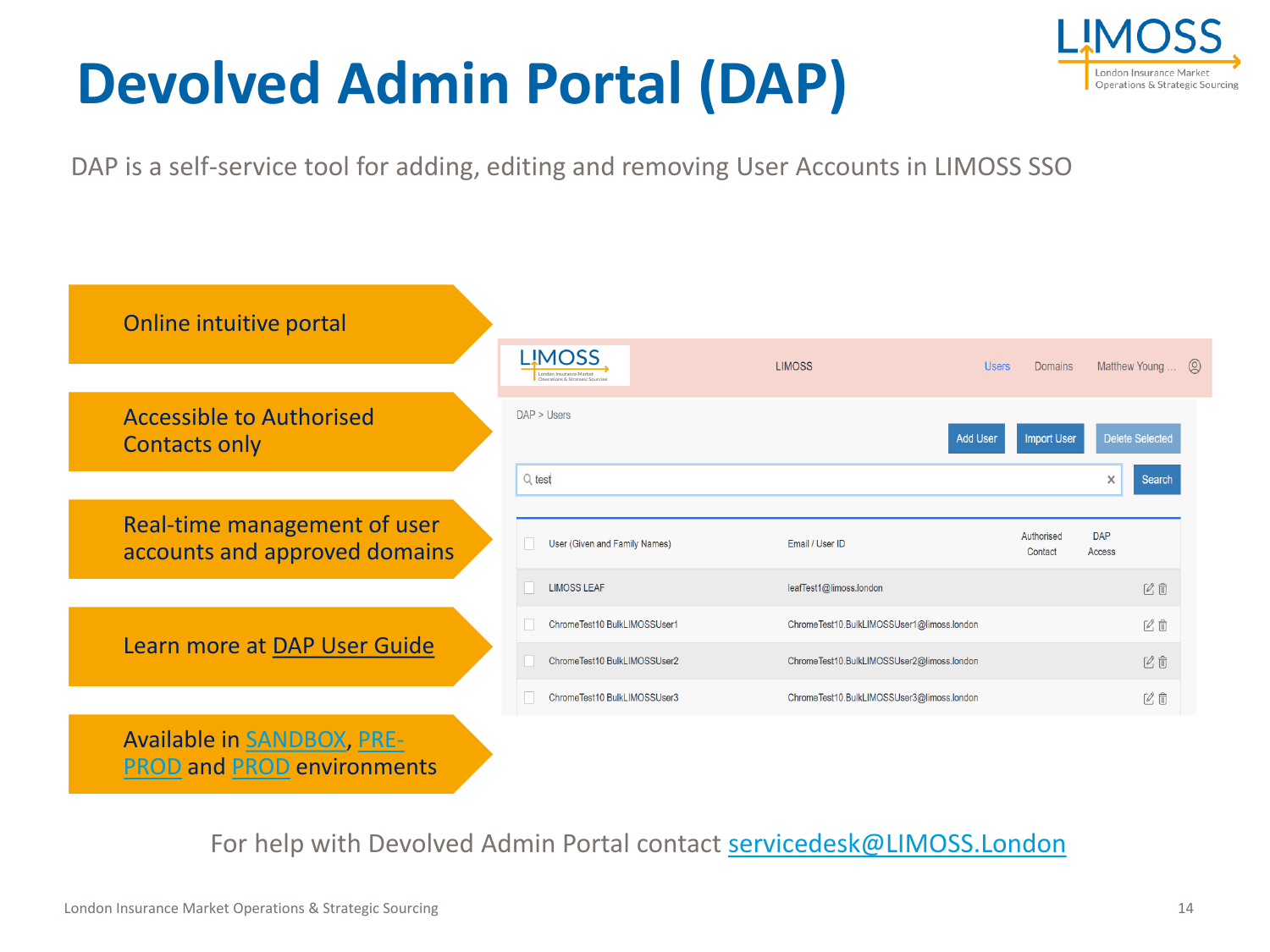### <span id="page-14-0"></span>**LIMOSS API Gateway**

### **Useful Information**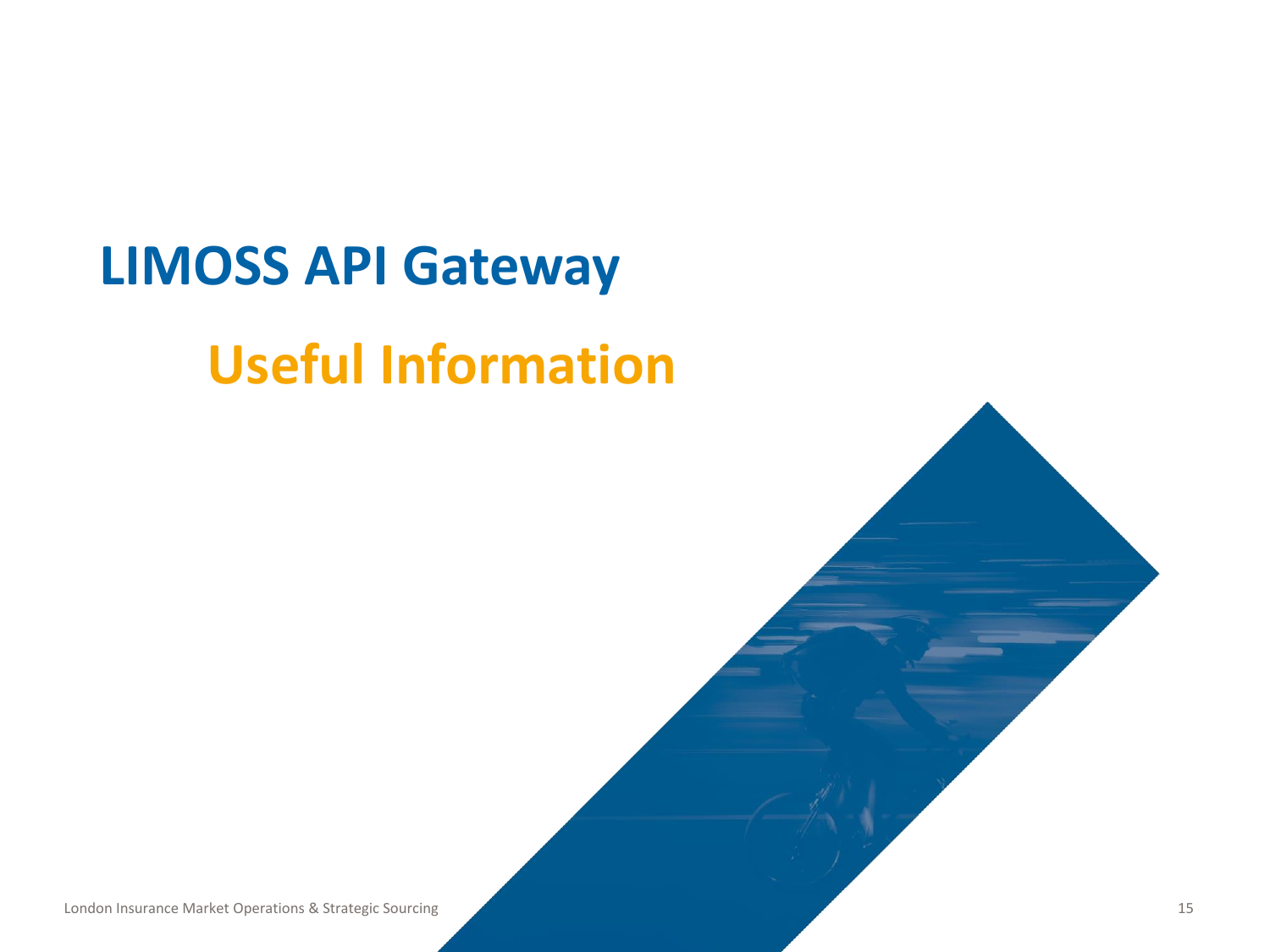# <span id="page-15-0"></span>**Useful Information**



#### **Certificates**

X509 Certificates

- All organisations using the API Gateway must provide an X509 certificate for each environment
- Both the cert Common Name (CN) and Public Key must be shared with LIMOSS
- Same certificate *may* be used in SANDBOX & PRE-PROD (although LIMOSS advise against this).
- The certificate provided for PROD must not be used in SANDBOX or PRE-PROD
- It is the organisation's responsibility to ensure certificates are kept in-date and that any changes to the CN (Certificate Name) are passed to LIMOSS Service Desk 4 weeks in advance
- X509 certificate must not be self-signed, wildcard or SAN certificate
	- SAN certificates can be used for a single path only
- Certificates must be sourced from a certificate Authority on the [Microsoft list of approved CAs](https://docs.microsoft.com/en-us/security/trusted-root/participants-list)
- The price of certificates can vary but free certificates do exist
	- E.g. [https://letsencrypt.org](https://letsencrypt.org/)
	- LetsEncrypt appears under "Internet Security Research Group (ISRG)" on MS list
- The decision of which CA to use lies with the subscribing organisation.
- LIMOSS does not recommend or endorse any CA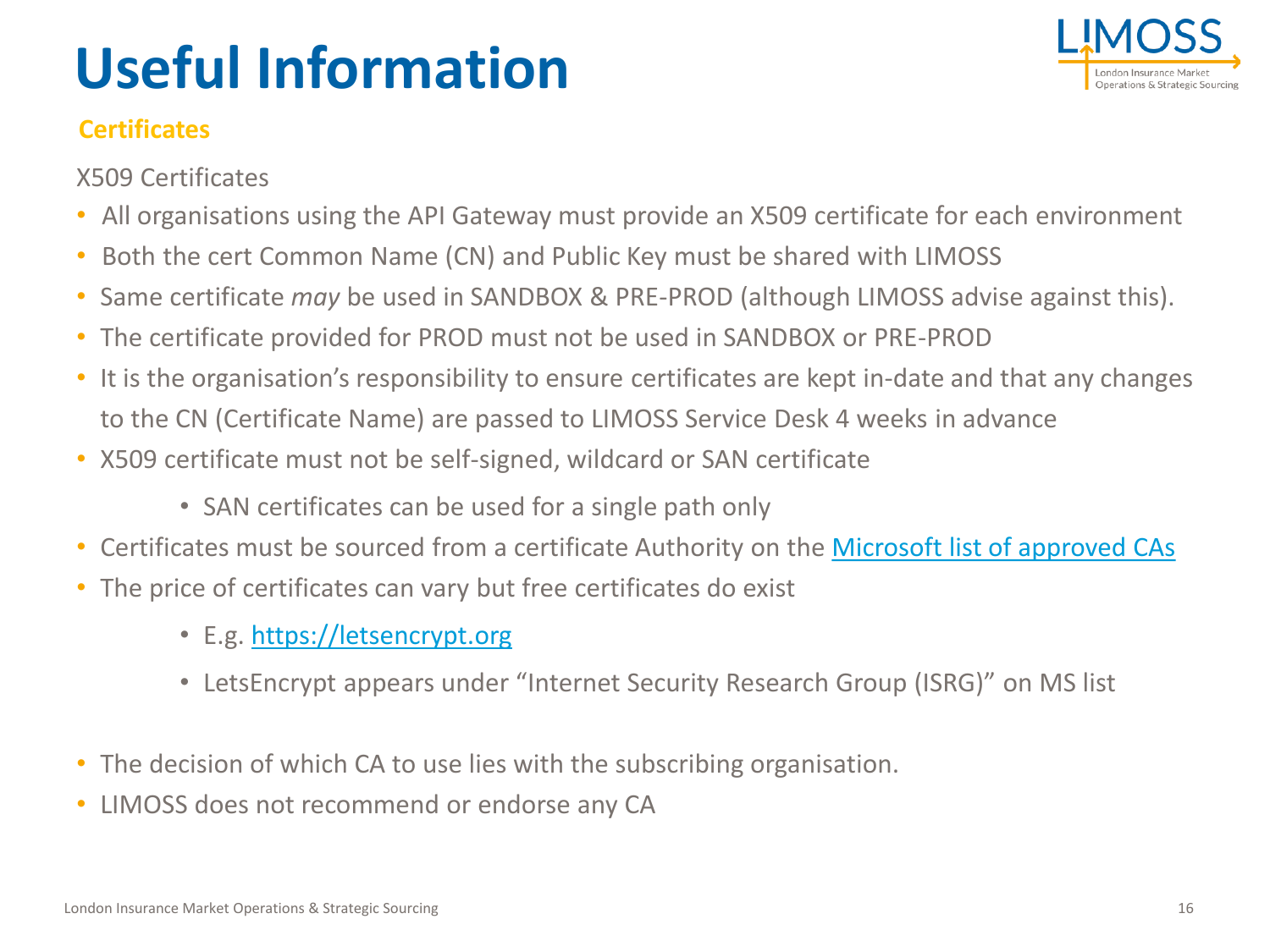# **Useful Information**



#### **Throttling; Security Model Review; Security Essentials**

#### Throttling

- Throttling prevents a back-end solution being overwhelmed by a large volume of API calls
- Throttling is activated now for some APIs
- All client apps should be able to handle Response Code 429 (See [Annex A](#page-21-0))
- Throttling is not an exact science some calls either side of throttling rate may be [accepted/rejected: https://docs.microsoft.com/en-us/azure/api-management/api](https://docs.microsoft.com/en-us/azure/api-management/api-management-access-restriction-policies#LimitCallRateByKey)management-access-restriction-policies#LimitCallRateByKey

LIMOSS API Security Model Review

- LIMOSS is conducting a market-wide review of the current API Gateway security model
	- E.g. Possible relaxation of need for X509 certificates in lower environments
- Any changes will require full governance approval
- Current design will allow greater flexibility and easier on-boarding for developers but is intended to allow backwards compatibility

Security Essentials

- Organisations must not share the following information with any 3<sup>rd</sup> parties:
	- App-ID and App-Secret
	- User account passwords
	- X509 Private Key
- London Insurance Market Operations & Strategic Sourcing • Inform the LIMOSS Service Desk immediately if any of these details are compromised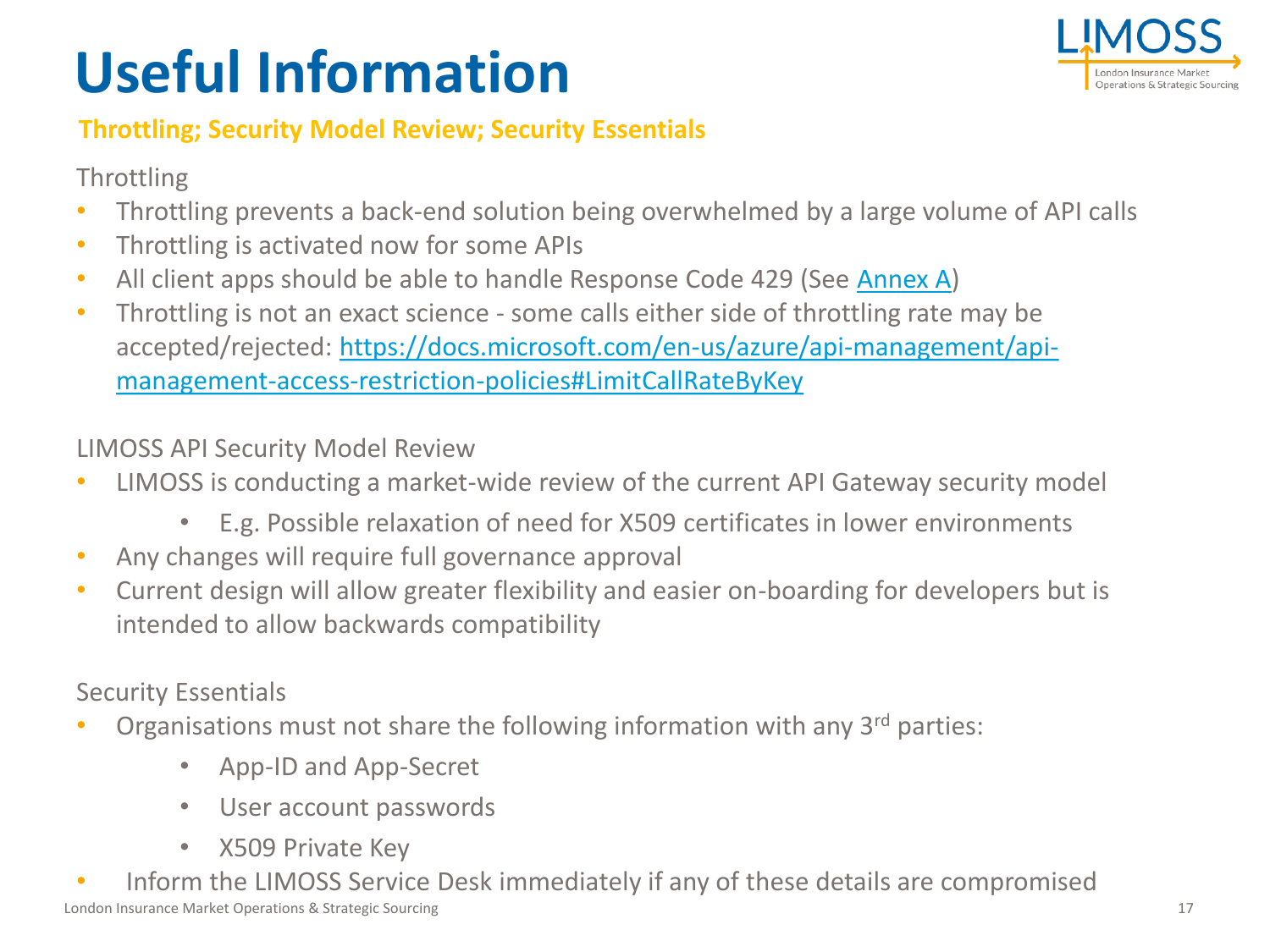# **Useful Information**



#### **Email Invitations; Aligning User IDs**

Email Invitations

- All LIMOSS SSO accounts receive an email that they must click to confirm their registration
- All accounts in LIMOSS SSO should have an SMTP email that matches their User ID
- 2 exceptions:
	- In lower environments ONLY: Request user invite link via LIMOSS Service Desk
	- For all environments: Use Azure 'Guest Inviter' status as detailed in [On-Boarding Guide](https://admin.limoss.london/wp-content/uploads/2020/09/LIMOSS-SSO-Technical-On-Boarding-Guide.pdf)

Aligning User IDs

- The User IDs registered in LIMOSS SSO should match the User ID held in the market service
- All accounts in LIMOSS SSO should have an SMTP email that matches their User ID

Contact [servidesk@LIMOSS.London](mailto:servidesk@LIMOSS.London) for further details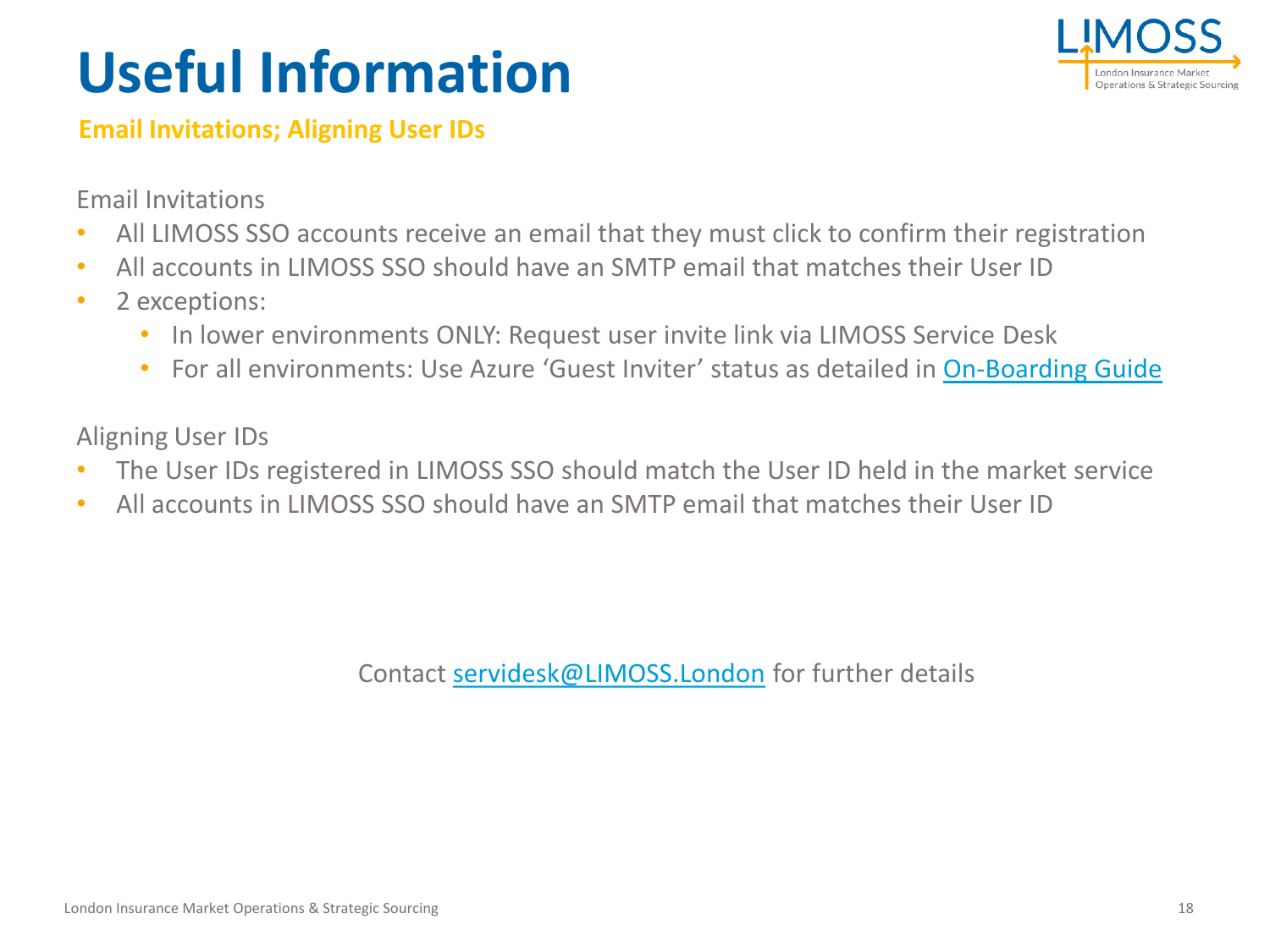### <span id="page-18-0"></span>**LIMOSS Support**

### **Service Desk & Escalation Points**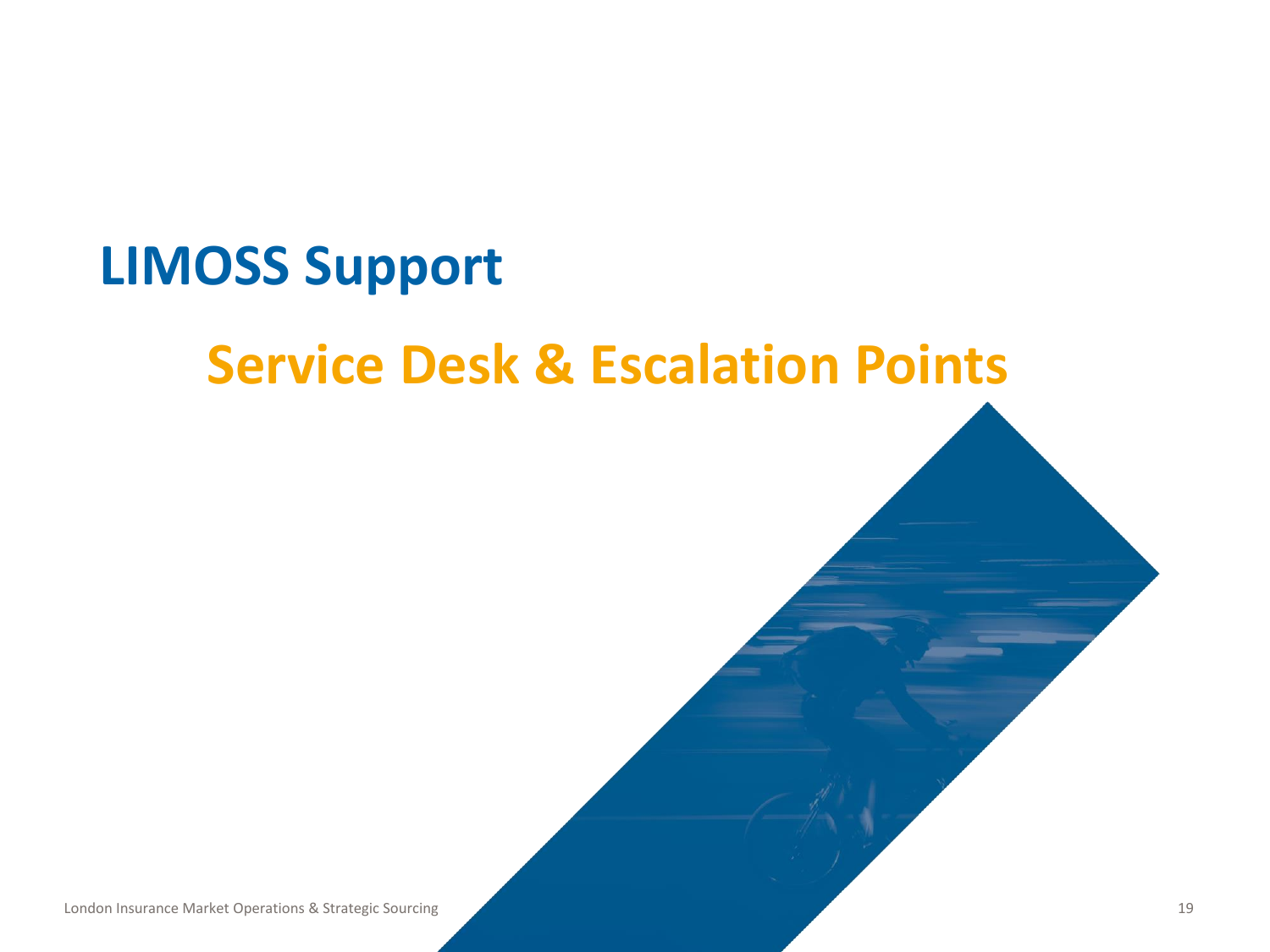# **LIMOSS Support**



**Support and Escalation Points**

LIMOSS Service Desk provides support for LIMOSS SSO, LIMOSS SDE and LIMOSS API Gateway



**Open 8am-6pm (UK) Mon-Fri (excluding Bank Holidays)**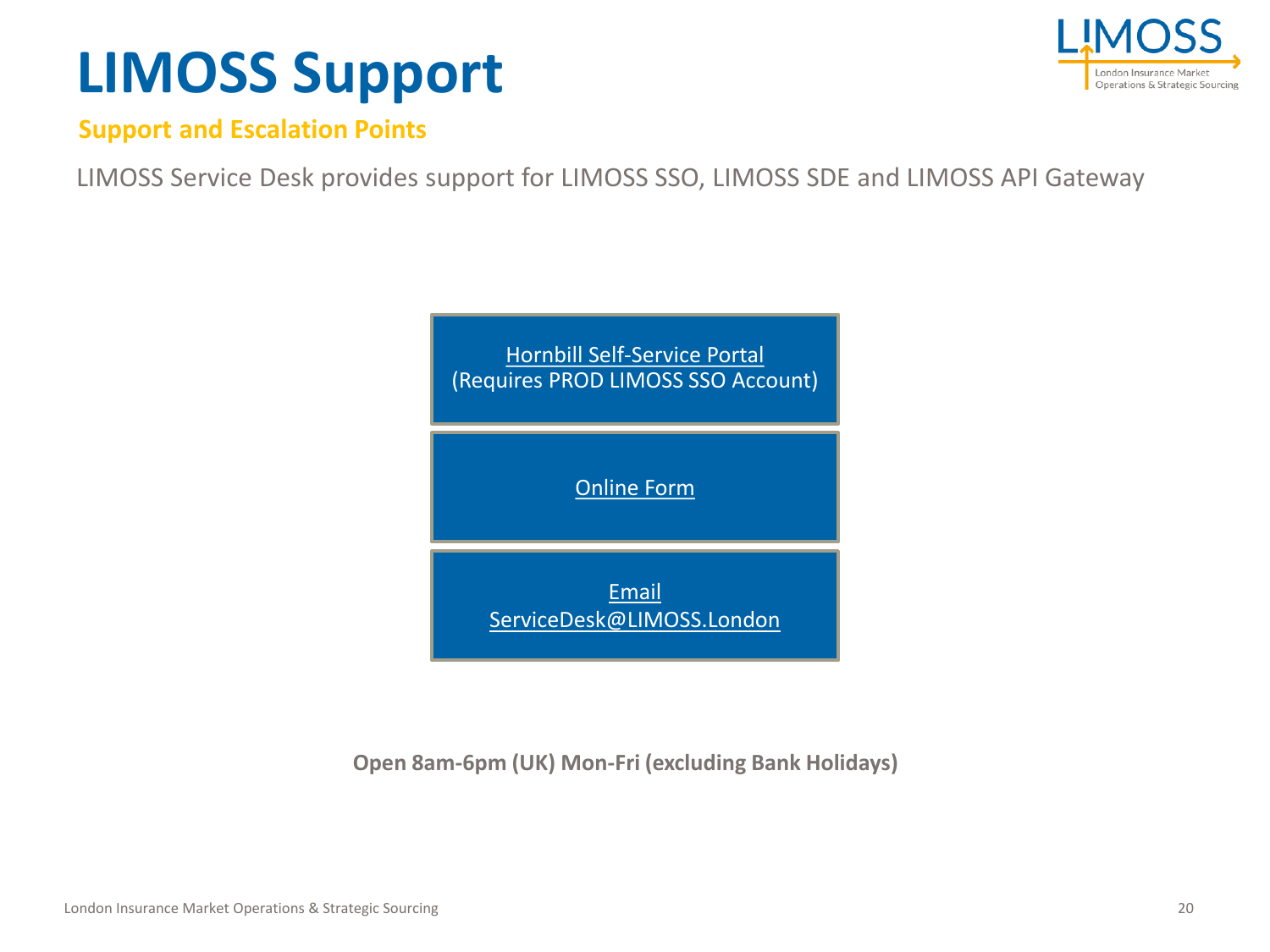# LMOSS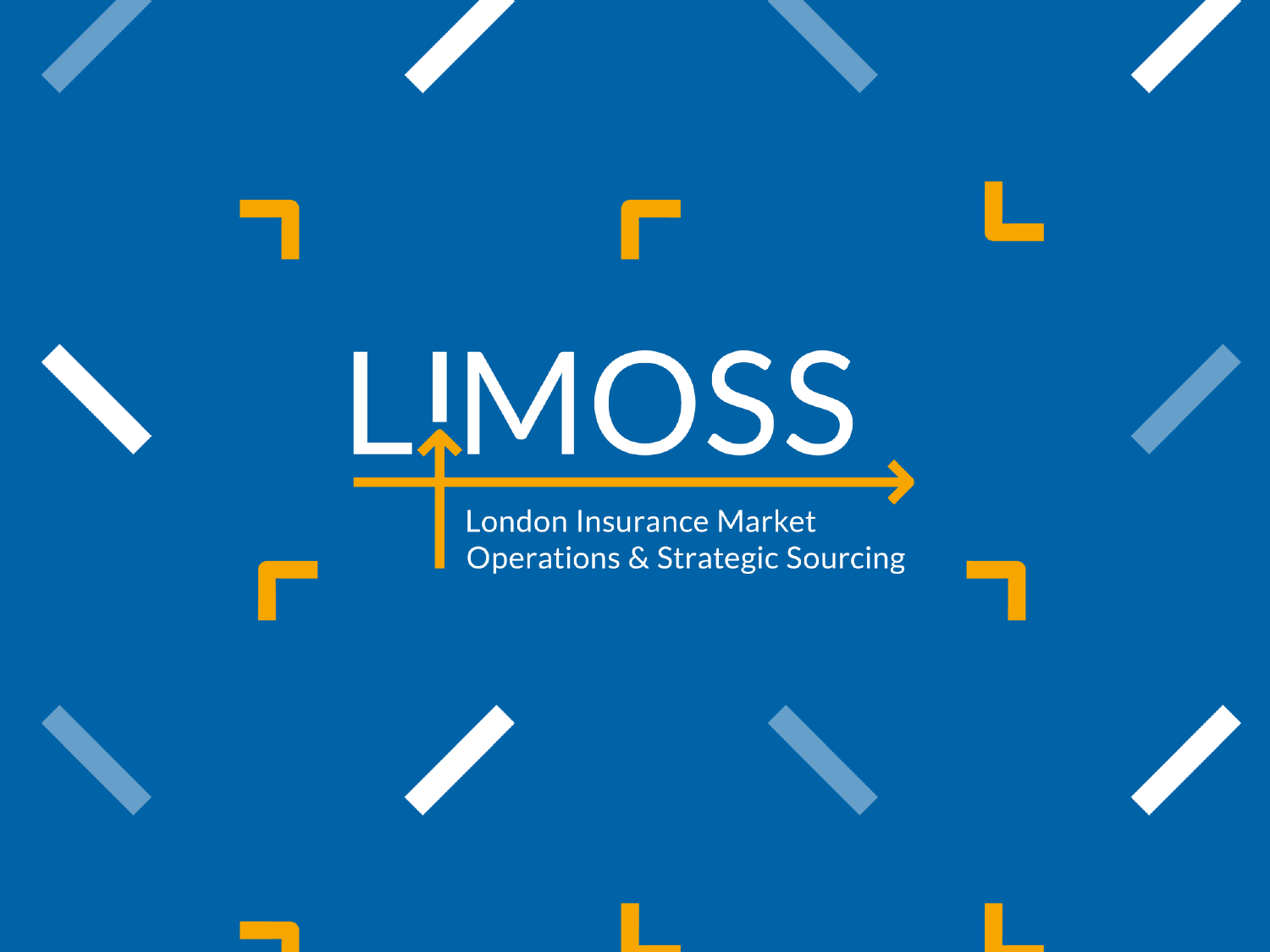### <span id="page-21-0"></span>**Annex A**

### **API Gateway Response Codes**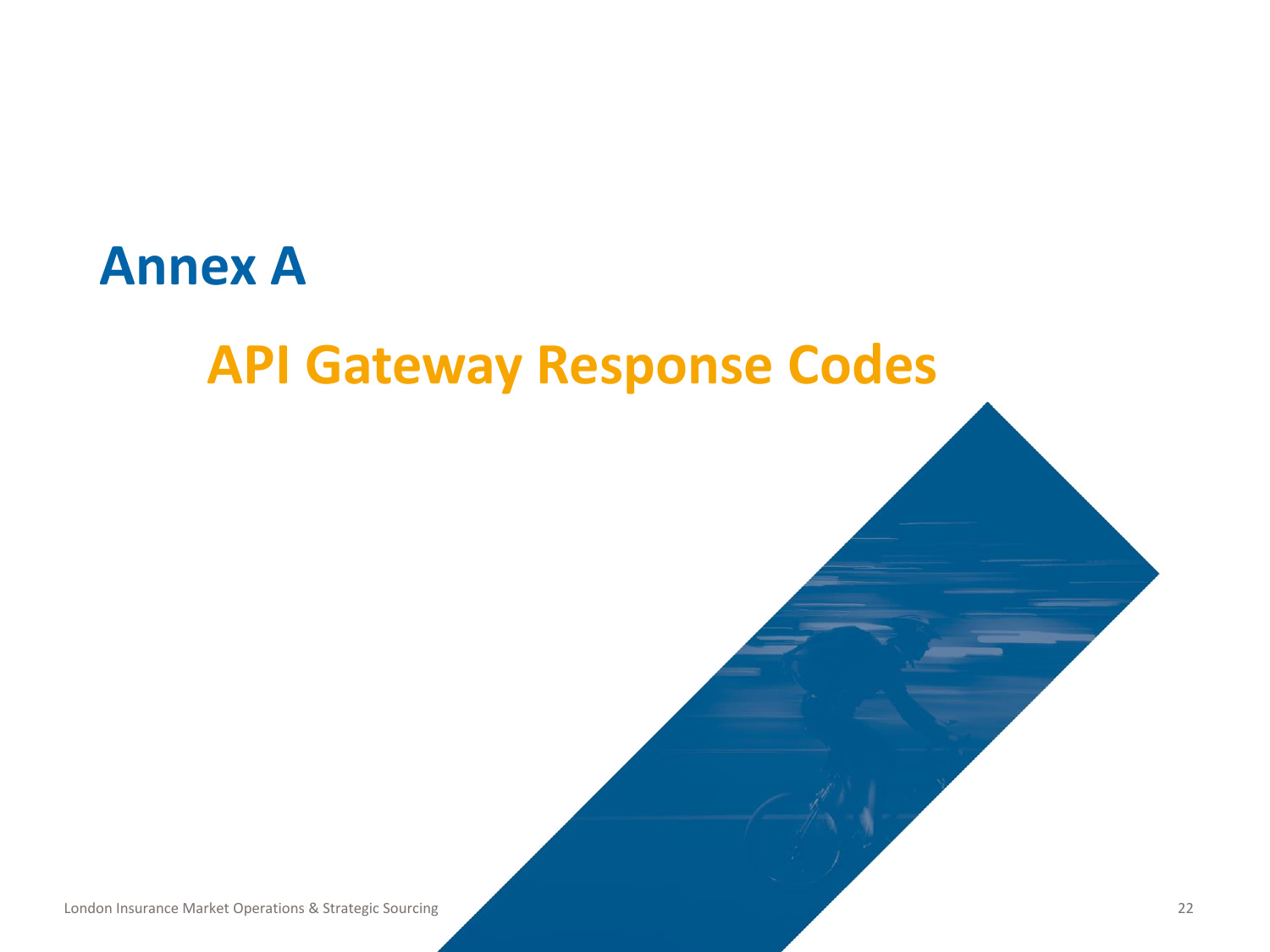# LIMOSS API Gateway Response Codes 1/2

| Code | <b>Response</b>                                                   | <b>Response Description</b>                                                               | <b>Suggested Action</b>                                               |
|------|-------------------------------------------------------------------|-------------------------------------------------------------------------------------------|-----------------------------------------------------------------------|
| 200  | OK                                                                | Standard response for successful requests                                                 | No action needed                                                      |
| 403  | Token validation failed: malformed token<br>or empty issuer       | Error is thrown when the provided failed<br>to parse token or token doesn't have issuer   | Raise to LIMOSS Service Desk as Incident                              |
| 404  | API operations not found                                          | Error is thrown when the provided API<br>operation isn't found                            | Raise to LIMOSS Service Desk as Incident                              |
| 429  | <b>Throttling Rate Exceeded</b>                                   | The number of calls per min has exceeded<br>the throttling limit set by the API publisher | Wait for number of seconds stated in<br>header and re-submit API call |
| 500  | Gateway error                                                     |                                                                                           | Raise to LIMOSS Service Desk as Incident                              |
| 500  | Gateway error: multiple MPOs found                                |                                                                                           | Raise to LIMOSS Service Desk as Incident                              |
| 500  | Error retrieving token certificates: Gateway<br>error             |                                                                                           | Raise to LIMOSS Service Desk as Incident                              |
| 500  | Error retrieving token certificates: OpenID<br>has no public keys | Investigation by LIMOSS SSO Vendor is                                                     | Raise to LIMOSS Service Desk as Incident                              |
| 500  | Error retrieving token certificates: error<br>calling JWKS url    | needed                                                                                    | Raise to LIMOSS Service Desk as Incident                              |
| 500  | Error retrieving token certificates: no jwks<br>in OpenID         |                                                                                           | Raise to LIMOSS Service Desk as Incident                              |
| 500  | Error retrieving token certificates: error<br>calling OpenID url  |                                                                                           | Raise to LIMOSS Service Desk as Incident                              |
| 500  | Error validating token: Gateway error                             |                                                                                           | Raise to LIMOSS Service Desk as Incident                              |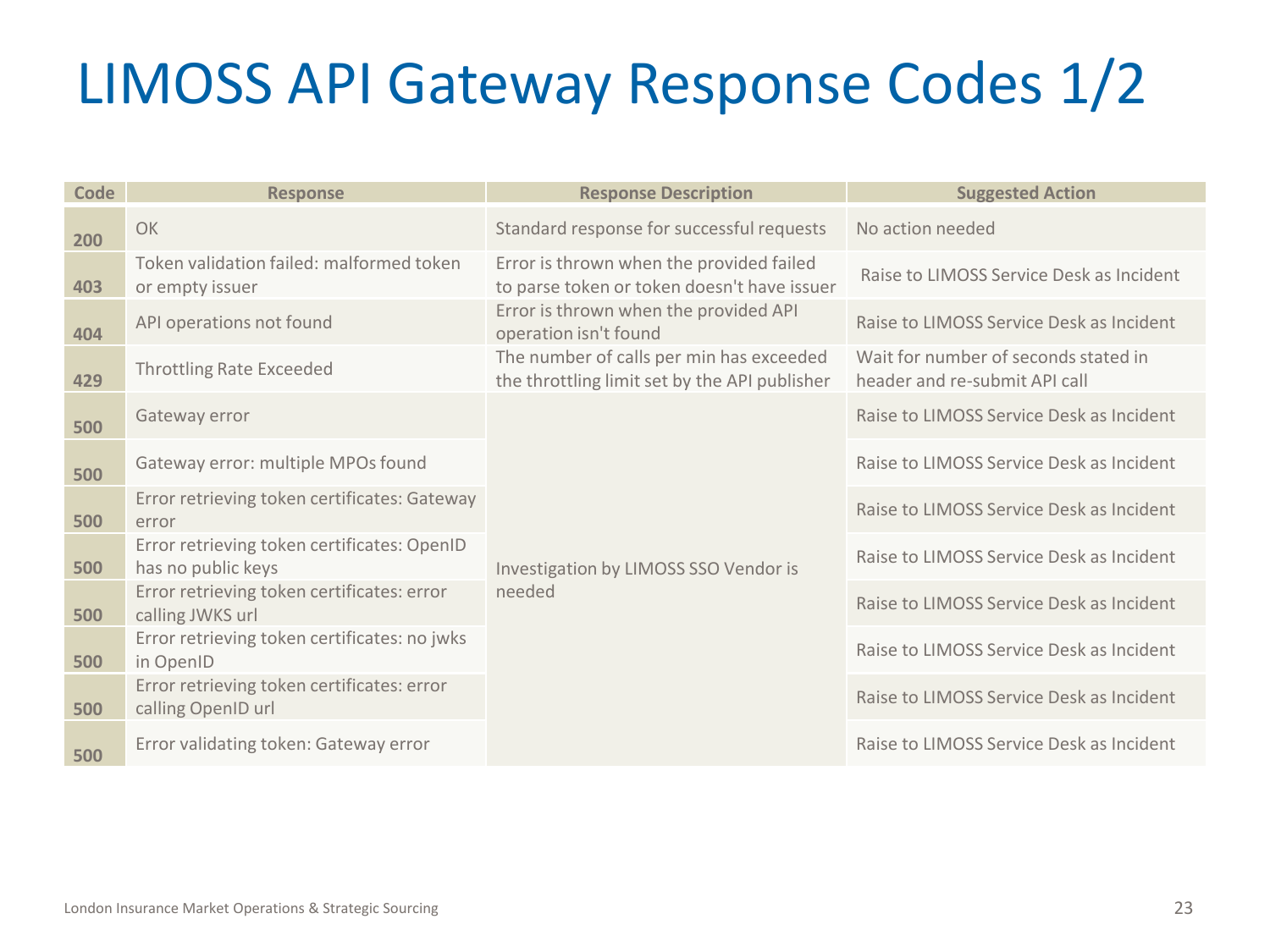# LIMOSS API Gateway Response Codes 2/2

| Code | <b>Response</b>                                                | <b>Response Description</b>                                                      | <b>Suggested Action</b>                                                                                                                                  |
|------|----------------------------------------------------------------|----------------------------------------------------------------------------------|----------------------------------------------------------------------------------------------------------------------------------------------------------|
| 400  | Error validating token: malformed amr                          | Error is thrown when the provided token's<br>AMR claim values are incorrect      | Raise to LIMOSS Service Desk as Incident                                                                                                                 |
| 400  | Error validating token: malformed appid                        | Error is thrown when the provided token's<br>Appld claim value is incorrect      | Raise to LIMOSS Service Desk as Incident                                                                                                                 |
| 400  | Trace header length exceeded                                   | Error is thrown when the provided trace<br>header length is more than 24 symbols | Raise to LIMOSS Service Desk as Incident                                                                                                                 |
| 401  | Bearer missing in Authorization token                          | Error is thrown when the provided token<br>Bearer prefix is missed               | Raise to LIMOSS Service Desk as Incident                                                                                                                 |
| 401  | Client certificate is missing                                  | Error is thrown when the certificate is<br>missed                                | Check X509 Certificate is correct, in date<br>and registered with LIMOSS Service Desk                                                                    |
| 401  | Authorization token is missing                                 | Error is thrown when the token is missed                                         | Raise to LIMOSS Service Desk as Incident                                                                                                                 |
| 403  | <b>Authorization failed</b>                                    | Error is thrown when the token validation<br>is failed                           | Raise to LIMOSS Service Desk as Incident                                                                                                                 |
| 403  | Client certificate validation failed: expired<br>certificate   | Error is thrown when the provided<br>certificate is expired                      | Check X509 Certificate is correct, in date<br>and registered with LIMOSS Service Desk<br>- specifically certificate expiry date                          |
| 403  | Client certificate validation failed: incorrect<br>start date  | Error is thrown when the provided<br>certificate start date is incorrect         | Check X509 Certificate is correct, in date<br>and registered with LIMOSS Service Desk<br>- specifically certificate start date                           |
| 403  | Client certificate validation failed:<br>untrusted certificate | Error is thrown when the provided<br>certificate is untrusted                    | Check X509 Certificate is correct, in date<br>and registered with LIMOSS Service Desk                                                                    |
| 403  | Client certificate validation failed: unknown<br>domain        | Error is thrown when the provided<br>certificate CN isn't set in MPO object      | Check X509 Certificate is correct, in date<br>and registered with LIMOSS Service Desk<br>Check that correct domain name has been<br>provided in API Call |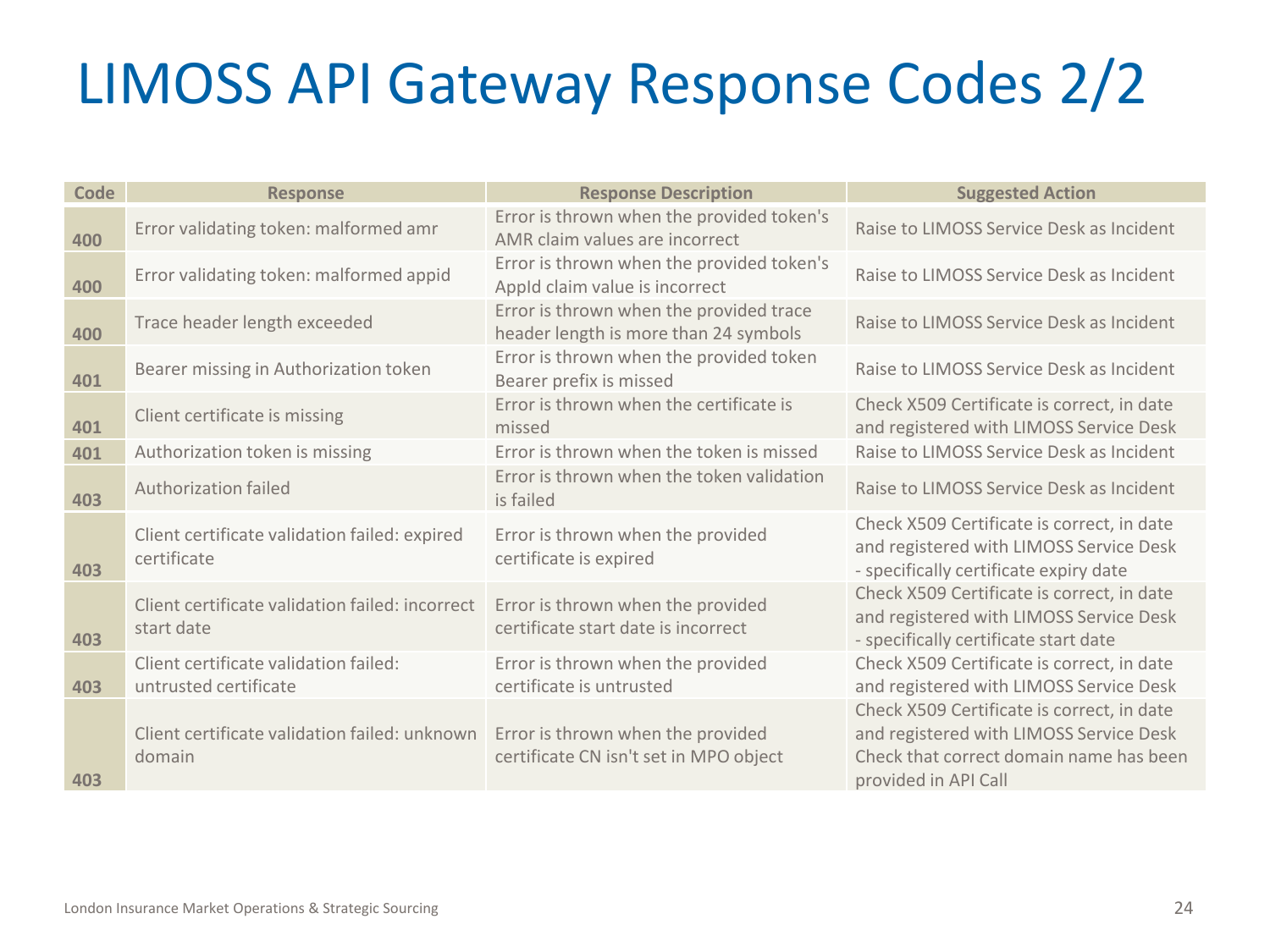# <span id="page-24-0"></span>**Annex B Glossary**